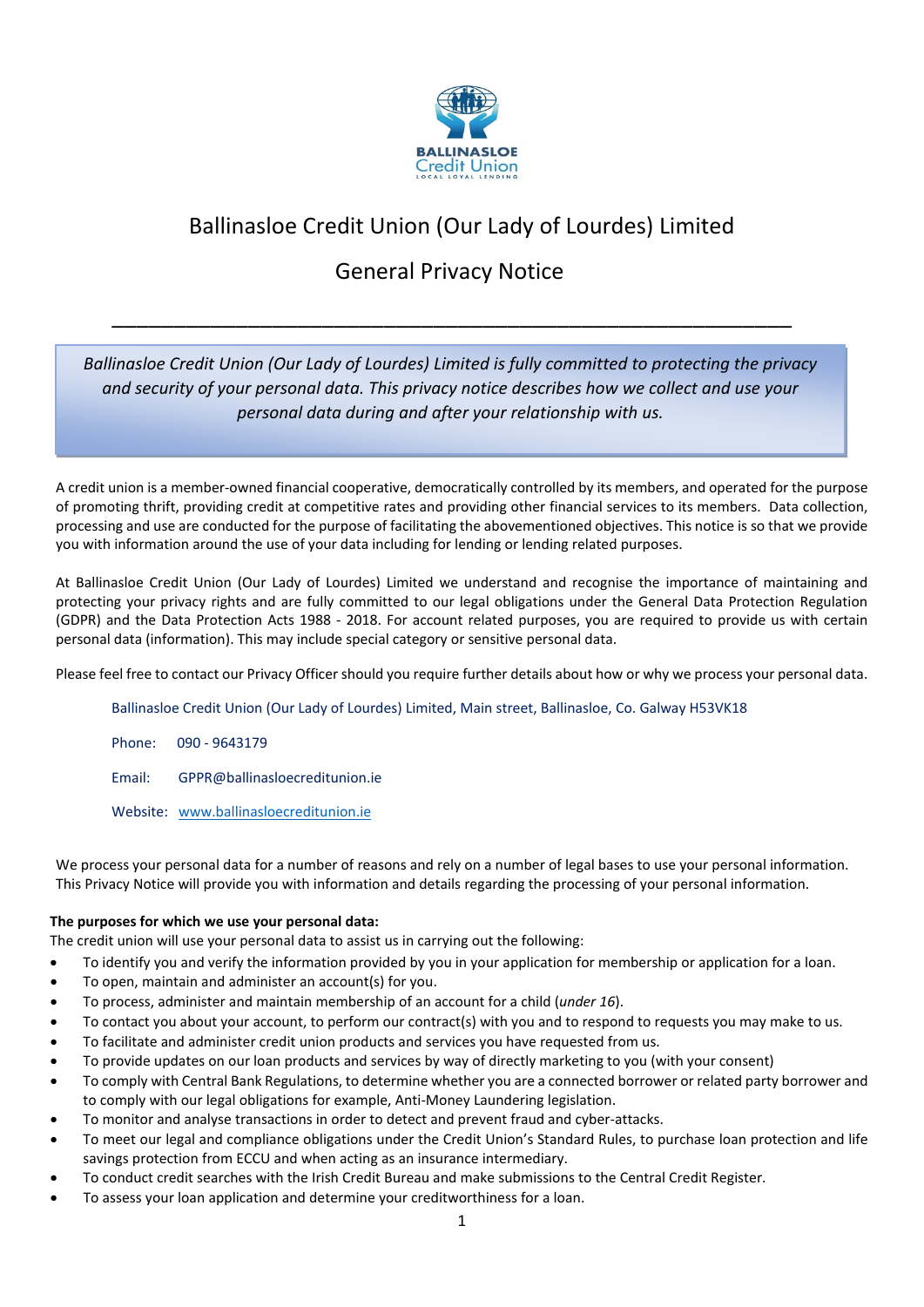- To use credit scoring techniques and other automated decision-making systems to either partially or fully assess your loan application and determine your creditworthiness.
- To administer your loan and where necessary, take steps to recover the loan and enforce any security taken as part of the loan.
- Where you have been nominated by a member of Ballinasloe Credit Union (Our Lady of Lourdes) Limited to receive the property of the credit union account of that member

We may need some or all of the above-mentioned categories of information. We may also collect, store and use "special categories" of more sensitive personal data.

We also need your personal identification data to enable us to comply with legal obligations. Some of the above grounds for processing will overlap and there may be several grounds which justify our use of your personal data.

## **What personal data to we use?**

We may collect, retain, store and use the following categories of personal information about you, depending on the products/services we provide to you.

| <b>Information Type</b>                                                                                                                                                                                                                                                                                                                                                                                                                                                                                                             | <b>Example of how we use it</b>                                                                                                                                                                                                                                                                                                                                                               |
|-------------------------------------------------------------------------------------------------------------------------------------------------------------------------------------------------------------------------------------------------------------------------------------------------------------------------------------------------------------------------------------------------------------------------------------------------------------------------------------------------------------------------------------|-----------------------------------------------------------------------------------------------------------------------------------------------------------------------------------------------------------------------------------------------------------------------------------------------------------------------------------------------------------------------------------------------|
| Name, address, Eircode, date of birth, telephone number, email,                                                                                                                                                                                                                                                                                                                                                                                                                                                                     | We use this information to verify your identity, to send you                                                                                                                                                                                                                                                                                                                                  |
| proof of identity, photographic identification/passport details,                                                                                                                                                                                                                                                                                                                                                                                                                                                                    | information and process application(s) for membership,                                                                                                                                                                                                                                                                                                                                        |
| proof of address documents, proof of PPSN documents,                                                                                                                                                                                                                                                                                                                                                                                                                                                                                | products or services. We use it to respond to your queries, to                                                                                                                                                                                                                                                                                                                                |
| signatures, residency, nationality, account number and                                                                                                                                                                                                                                                                                                                                                                                                                                                                              | send you AGM notices, to comply with our legal obligations and                                                                                                                                                                                                                                                                                                                                |
| membership of other credit unions.                                                                                                                                                                                                                                                                                                                                                                                                                                                                                                  | regulatory requirements.                                                                                                                                                                                                                                                                                                                                                                      |
| Identification<br>Number/PPS,<br>criminal<br>sanctions<br>Tax<br>accommodation status, mortgage details, previous addresses,<br>college address (where applicable), previous names, spouse,<br>partners, details of credit union products you hold with us,<br>source of funds, expected turnover, purpose of account,<br>beneficial owner of account.                                                                                                                                                                              | We use this information to process application(s) for<br>membership, products or services, to respond to your queries, to<br>comply with regulatory requirements and legal obligations<br>including our obligations under anti-money laundering<br>legislation.                                                                                                                               |
| Financial data, status and history, account transaction data,<br>account balance, contract data, payments information<br>debit/credit transactions you make with us, occupation,<br>employment status, dependents, outgoing, credit history, salary,<br>other income, other financial commitments, source of wealth<br>source of funds, Information relating to real or personal<br>property, relationship with joint borrower, business ownership,<br>directorships held, retirement age, first time buyer and pension<br>details, | We use this information to assess application(s) for products or<br>services, to process your transactions with us, to monitor and<br>analyse transactions and financial behaviour, to comply with our<br>legal obligations, to detect and prevent financial crime and<br>cyber-attack. We share information with third parties to prevent<br>financial crime, report fraud and manage risks. |
| Information about your health, including any medical condition,                                                                                                                                                                                                                                                                                                                                                                                                                                                                     | Where you have consented, we use this information to assess                                                                                                                                                                                                                                                                                                                                   |
| health and sickness (see insurance for further details).                                                                                                                                                                                                                                                                                                                                                                                                                                                                            | insurance coverage relating to products or services.                                                                                                                                                                                                                                                                                                                                          |
| Information obtained from other parties such as credit reference                                                                                                                                                                                                                                                                                                                                                                                                                                                                    | We use this information to assess your application(s) for                                                                                                                                                                                                                                                                                                                                     |
| agencies, the Central Credit Register, other joint account holders                                                                                                                                                                                                                                                                                                                                                                                                                                                                  | products and services, to comply with our reporting obligations,                                                                                                                                                                                                                                                                                                                              |
| and guarantors' details.                                                                                                                                                                                                                                                                                                                                                                                                                                                                                                            | and for loan related purposes.                                                                                                                                                                                                                                                                                                                                                                |
| Tax residency, politically exposed person status (PEP), beneficial                                                                                                                                                                                                                                                                                                                                                                                                                                                                  | We use this information to facilitate and process applications for                                                                                                                                                                                                                                                                                                                            |
| owner of account, Information concerning marital and family                                                                                                                                                                                                                                                                                                                                                                                                                                                                         | products and services and to comply with our legal obligations                                                                                                                                                                                                                                                                                                                                |
| status, partner and dependent details.                                                                                                                                                                                                                                                                                                                                                                                                                                                                                              | and regulatory requirements.                                                                                                                                                                                                                                                                                                                                                                  |
| Nominations,<br>power<br>of attorney<br>arrangement<br>details,<br>authorised signatures and spouse/ partner details.                                                                                                                                                                                                                                                                                                                                                                                                               | We use this information to provide you with credit union<br>services and to facilitate the administration of your account.                                                                                                                                                                                                                                                                    |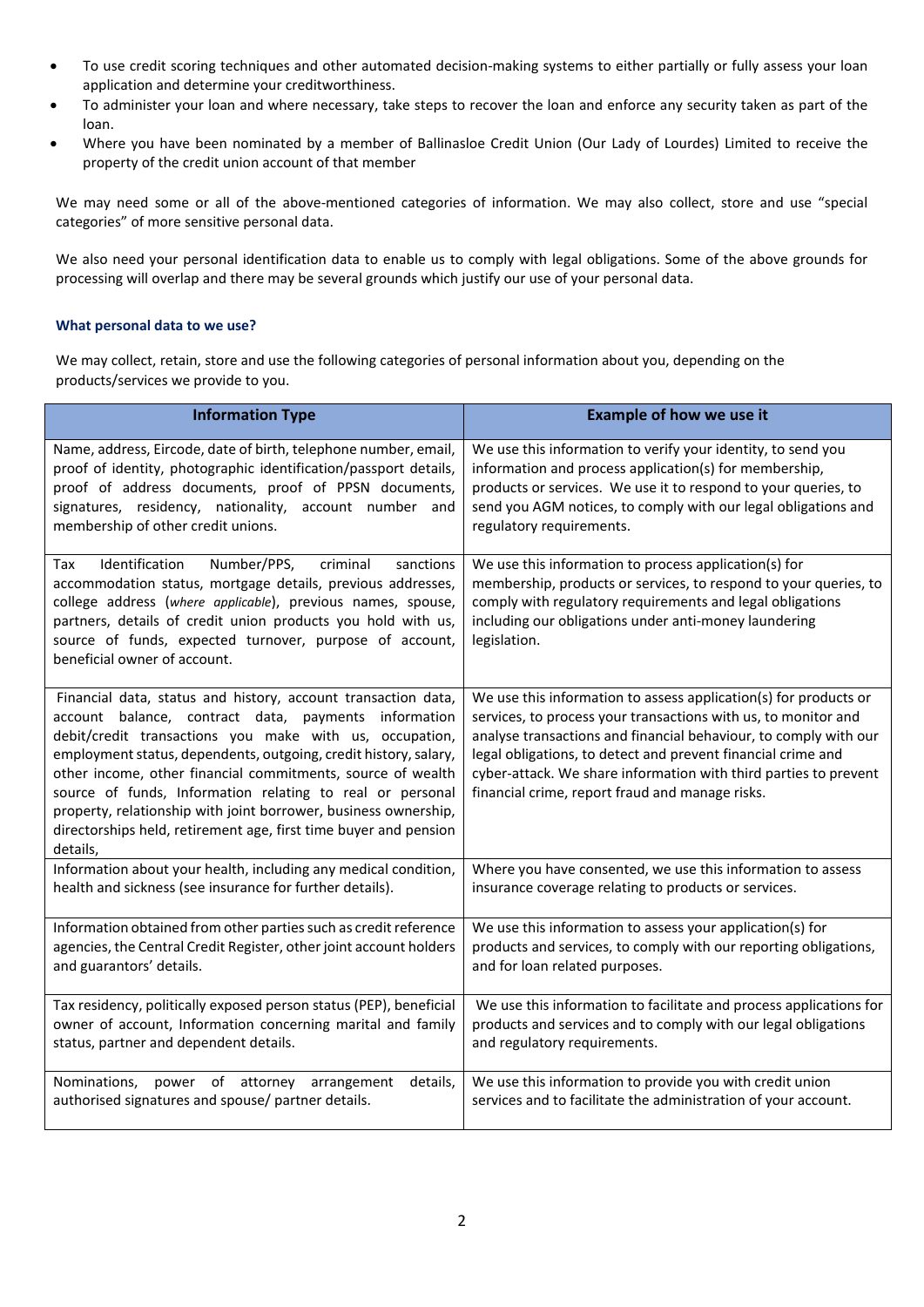| Guarantors personal details and financial information, other<br>category information with regard to guarantors where<br>required.  | We use this information to facilitate the requirements of the<br>loan contract, to ensure repayment of the loan, other category<br>information may also be collected from guarantors as part of the<br>credit checking process. We may contact the Guarantor in<br>respect of the guarantee in the event of the change of<br>circumstances and the member(s) getting into arrears. |
|------------------------------------------------------------------------------------------------------------------------------------|------------------------------------------------------------------------------------------------------------------------------------------------------------------------------------------------------------------------------------------------------------------------------------------------------------------------------------------------------------------------------------|
| Connected Borrowers/Related Party Borrowers.                                                                                       | We use this information to ensure we comply with our legal<br>obligations. We are obliged to establish related party borrowers.<br>We are obliged to identify where borrowers are connected in<br>order to establish whether the borrower will pose a single risk.                                                                                                                 |
| Interactions with credit union staff and officers on the<br>premises, emails, telephone messages and telephone call<br>recordings. | We use this information to keep a record of your interactions<br>with us, respond to your queries and for training and quality<br>purposes.                                                                                                                                                                                                                                        |
| For minors; Parental consent/Guardians' consent, Proof of age<br>document/ Birth certificate.                                      | We use this information to comply with our statutory obligations<br>when we process membership or provide services for minors<br>and to facilitate entry for minors into credit union competitions.                                                                                                                                                                                |
| Images from CCTV footage in and around the credit union<br>premises.                                                               | We use CCTV for security purposes, and to assist in the<br>prevention and detection of crime.                                                                                                                                                                                                                                                                                      |

#### **How we use special category or particularly sensitive personal data**

Special category data may include information about your personal health, medical condition or illness. We will require a further legal basis to justify processing, using and retaining special category data. Where necessary we may process special category data in the following circumstances;

- **1.** Where you have given explicit written consent for a specific purpose.
- **2.** Where we are required to carry out our legal obligations as specifically provided for by National Law and or European Union Law (*where applicable*), and in line with our data protection policy.
- **3.** Where processing is necessary for reasons of substantial public interest as authorised by National or European Union Law, and in line with our data protection policy.
- **4.** Where we are required to process it for purpose of insurance on a loan

Less commonly, we may process this type of information where it is necessary in relation to a legal claim(s) or where it is necessary to protect your vital interests (or the vital interests of another person) and you are not capable of giving your consent, or where you have already made public, the special category information we process about you.

#### **How we keep your personal data safe:**

We use a variety of technical controls and organisational security measures to protect your personal data from unauthorised access or misuse including identification and authentication control mechanisms, firewalls, password security measures, intrusion detection systems, strong security facilities and systems.

#### **Our use and sharing of your information**

We will collect and use relevant information about you, your transactions, your use of our products and services, and your relationships with us. We will typically collect and use this information for the following purposes:

## **Fulfilling Contract**

**This legal basis is appropriate when processing is necessary to facilitate, administer & manage your account(s), loans, credit union services and products you have with us or have requested from us;**

**Administrative Purposes:** We will use the information provided by you, contained in this application form or any other form or application, for the purpose of and to facilitate processing your membership with us. We will use it to maintain and administer any account(s) you have or may have with us, to process applications for products and services you have or request from us. We will use it to process and facilitate your entry for the members car draw and to assess and facilitate any loan application(s) you make or request from us.

**Security:** If you apply for a loan with us in order to secure repayment of the loan, it may be necessary to obtain security such as a charge on your house, property or other personal assets.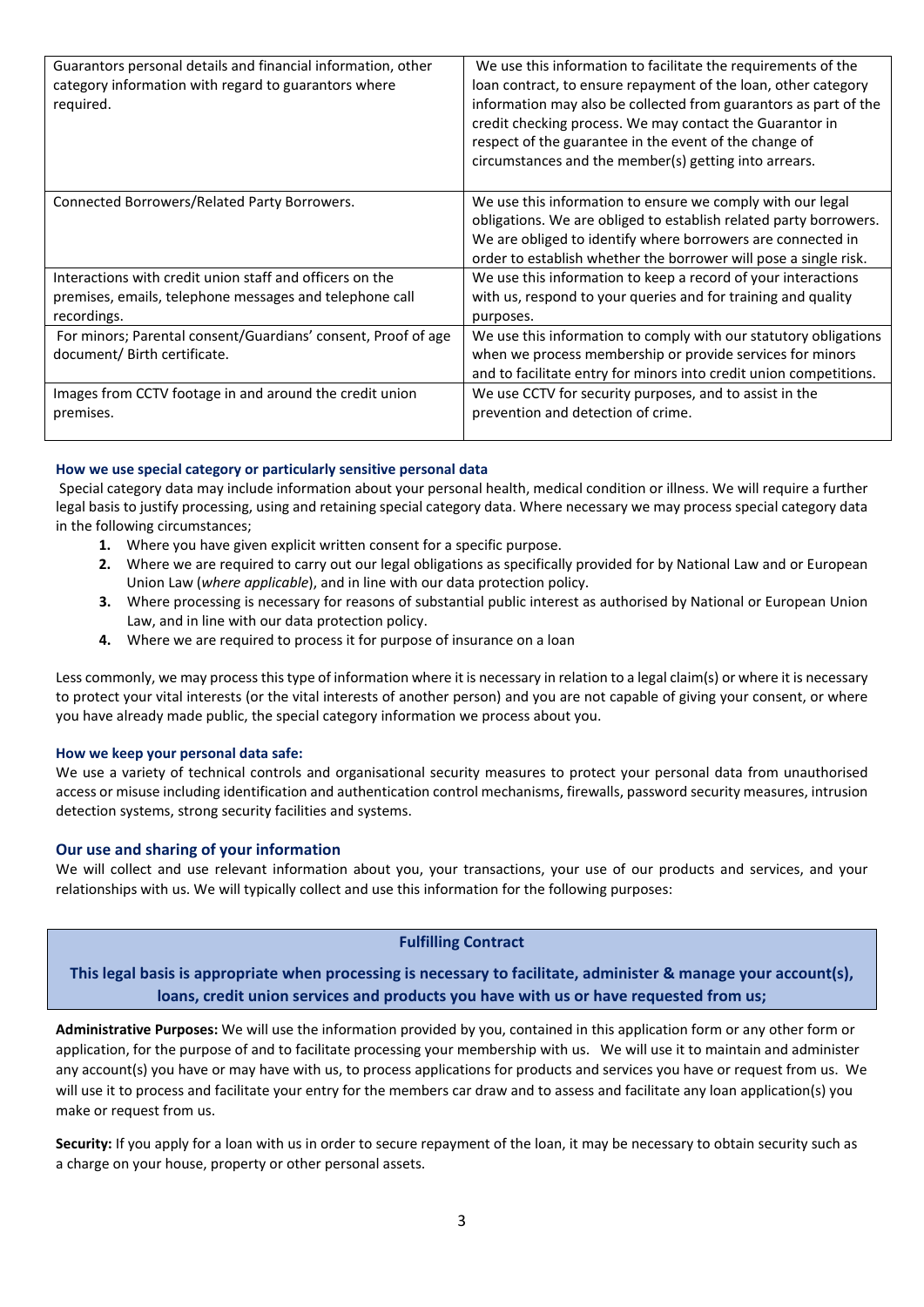**Third parties:** If you apply for a loan with us, we may transfer the personal data we collect about you to Australia to perform our contract with you. However, to ensure that your personal data receives an adequate level of protection, to ensure that your personal data is treated by those third parties in a way that is consistent with and which respects the EU and UK laws on data protection, any transfer shall be made in accordance with EU approved model clauses (controller to processor).

**Guarantors:** If you make a loan application with us, we may make the requirement for the appointment of a guarantor a condition of your loan agreement. Should your account go into arrears, we may need to call upon the guarantor to repay the debt in which case we must give them details of the outstanding indebtedness. If your circumstances change it may be necessary to contact the guarantor.

**Change in personal circumstances:** You agree to notify us without delay in the event of any change in your personal circumstances, to enable us to comply with our obligations to keep information up to date.

**Irish League of Credit Unions (ILCU**) **Affiliation:** The ILCU (a trade and representative body for credit unions in Ireland and Northern Ireland) provides professional and business support services such as marketing and public affairs representation, monitoring, financial, compliance, risk, learning and development and insurance services to affiliated credit unions. As this credit union is affiliated to the ILCU, we must operate in line with the ILCU Standard Rules (which members of the credit union are bound to the credit union by) and the League Rules (which the credit union is bound to the ILCU by). We may disclose information in your application or in respect of any account or transaction of yours from the date of commencement of your original membership to authorised officers or authorised employees of the ILCU for the purpose of the ILCU providing these services to us.

**The ILCU Savings Protection Scheme (SPS):** The Savings Protection Scheme (SPS) is a discretionary scheme funded by credit unions affiliated to the ILCU. The scheme is operated by the ILCU and may intervene to provide support to an affiliated credit union which finds itself in difficulty. We may disclose information in any application from you or in respect of any account or transaction of yours from the date of the commencement of your original membership to authorised officers of the ILCU for the purpose of and to facilitate the ILCU providing these services and fulfilling requirements under our affiliation to the ILCU, and the SPS. The Privacy Notice of ILCU can be found at [www.creditunion.ie](http://www.creditunion.ie/) 

**Electronic Payments:** Ballinasloe Credit Union (Our Lady of Lourdes) Limited is a participant of CUSOP (Payments) DAC ("CUSOP"). CUSOP is a credit union owned, independent, not-for-profit company regulated by the Central bank of Ireland that provides an electronic payments service platform for the credit union movement in Ireland. This service enables us to provide and process electronic payments on your account (such as credit transfers, standing orders and direct debits), CUSOP is an outsourced model engaging third party companies, such as a Partner Bank, to assist with the processing of payment data.

**Member Personal Current Account Services (MPCAS):** Companies or financial institutions that assist us to provide Member Personal Current Account Services (MPCAS) and debit card services.

If we issue you a debit card, Railsbank Technology Limited (which is an Open Banking Platform) will also be a controller of your personal data. In order for you to understand what they do with your personal data, and how to exercise your rights in respect of their processing of your personal data, you should review their privacy policy which is available at <https://www.railsbank.com/privacypolicy>

**Insurance - Life Savings/Loan Protection:** As part of our affiliation with the ILCU, we purchase insurance from ECCU Assurance DAC (ECCU), a life insurance company, wholly owned by the ILCU. This includes Life Savings (LS), Loan Protection (LP), and optional related riders (where applicable).

If you choose to take out a loan with us, it is a condition of your membership, by virtue of our affiliation with the ILCU that the credit union will apply to ECCU for Loan Protection (LP). In order that we apply for LP it may be necessary to process 'special category' data, which includes information about your health. This information will be shared with ECCU to allow it to deal with insurance underwriting, administration and claims on behalf of Ballinasloe Credit Union (Our Lady of Lourdes) Limited.

**Credit Assessment**: If you apply for a loan with us the credit union will take all relevant factors into account and will utilise all information provided or contained in:

- your application form including your loan supporting documentation.
- Your existing credit union file and account history.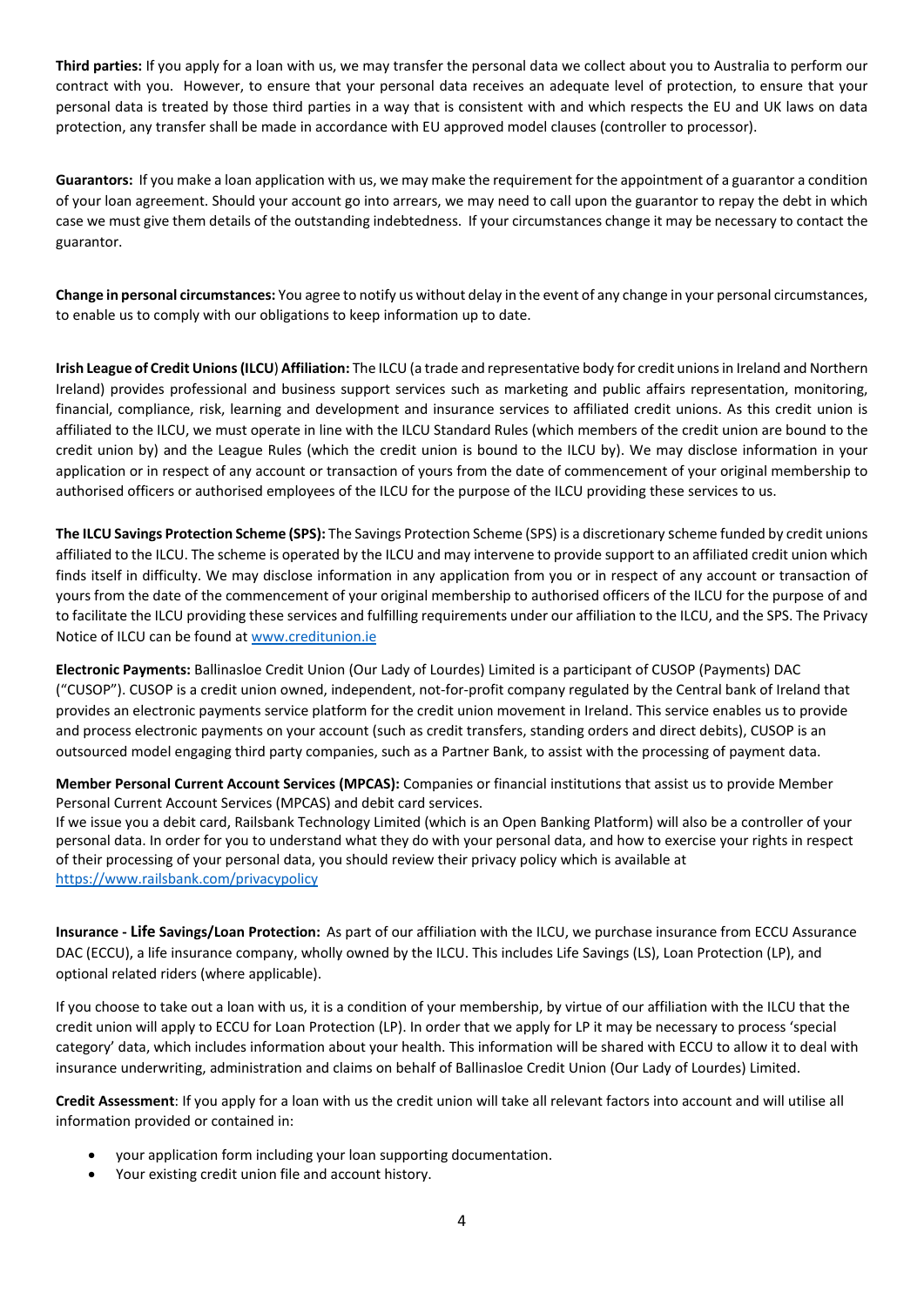• information provided from judgement searches and credit reference agencies including the Irish Credit Bureau and the Central Credit Register.

We utilise all available information including judgement searches to assess your loan application in line with applicable regulations and legislation including the credit union lending policy.

**Member Service:** We may use information about your account and interactions with us to help us improve our member services to you.

## **Legal Duty**

## **This basis is appropriate when we are processing personal data to comply with Irish or EU Law**

**Regulatory and statutory requirements:**., To meet our obligations under the Credit Union Act 1997(as amended) and other financial services legislation and codes of practice and to comply with our legal obligations to the Financial Regulator and The Central Bank of Ireland, there may be times where we are obliged to allow authorised persons access our records for reporting, compliance and auditing purposes. These records may contain personal information about you, we may also share your personal data with certain government and statutory bodies such as the Department of Finance, the Department of Employment Affairs and Social Protection, The Financial Services and Pensions Ombudsman Bureau of Ireland, An Garda Síochána and other Regulatory and Statutory authorities where we are required to do so by law.

**Compliance with our Anti-Money Laundering and Countering the Financing of Terrorism obligations:** To meet our statutory duties and obligations, personal and financial information provided by you will be used to comply with our customer due diligence and screening obligations under Anti-Money Laundering and Countering the Financing of Terrorism obligations under The Money Laundering provisions of the Criminal Justice (Money Laundering and Terrorist Financing) Act 2010 , as amended by Part 2 of the Criminal justice Act 2013 ("the act").

**PEP:** The Money Laundering and Terrorist Financing Act 2010, as amended by Part 2 of the Criminal Justice Act 2013 ("the Act") places legal obligations on Financial Institutions including Credit Unions to take steps to determine whether or not a member or a beneficial owner connected with a member; is a Politically Exposed Person (PEP) or an immediate family member or a close associate of a Politically Exposed Person. We are obliged by law to record and retain Politically Exposed Person details.

**Credit Reporting:** If you apply for a loan in the amount of €2,000 or more (*two thousand euro or more*), we are obliged to make enquiries from the Central Credit Register (CCR) in respect of your credit history. Where you are approved and granted a loan in the amount of €500 or more, (*five hundred euro or more*) we are obliged to report bothyour personal details and your credit details to the Central Credit Register (CCR).

**Purpose of the loan:** If you apply for a loan with us, we are obliged to ensure that the purpose for your loan or any loan approved by us falls into one of our approved categories of lending.

**House Loan:** Where you obtain a house loan from us, it will be necessary for the credit union to obtain a first legal charge on the property to be purchased and it will be necessary for us to process your personal data in order to register this charge or have this charge registered on our behalf.

**Connected/Related Party Borrowers:** We are obliged further to Central Bank Regulations to identify where borrowers are connected in order to establish whether borrowers pose a single risk. When lending we must also establish whether a borrower is a related party, whether the borrower is; on the Board/Management Team, or a family member of a person on the Board/ Management Team, or a member of a business in which a member of the Board/Management Team has a significant interest and/or shareholding.

**Tax Liability:** Financial institutions including credit unions that operate in a jurisdiction who have signed up to the Common Reporting Standard (CRS) are obliged to collect and report certain information to their tax authority as provided for by Section 819F of the Tax Consolidation Act 1997. If a member of the credit union is a non-resident in this jurisdiction, we are obliged to share this personal information and documentation with the Revenue Commissioners. We may retain this information about you when you are no longer a member for compliance purposes but only in accordance with the applicable data retention period.

**Nominations:** The Credit Union Act 1997 (as amended) allows members to nominate a person(s) to receive a certain amount from their account on their death, subject to a statutory maximum. Where a member wishes to make a nomination, the credit union is obliged to record and retain personal data of nominees as appointed by the member in this event.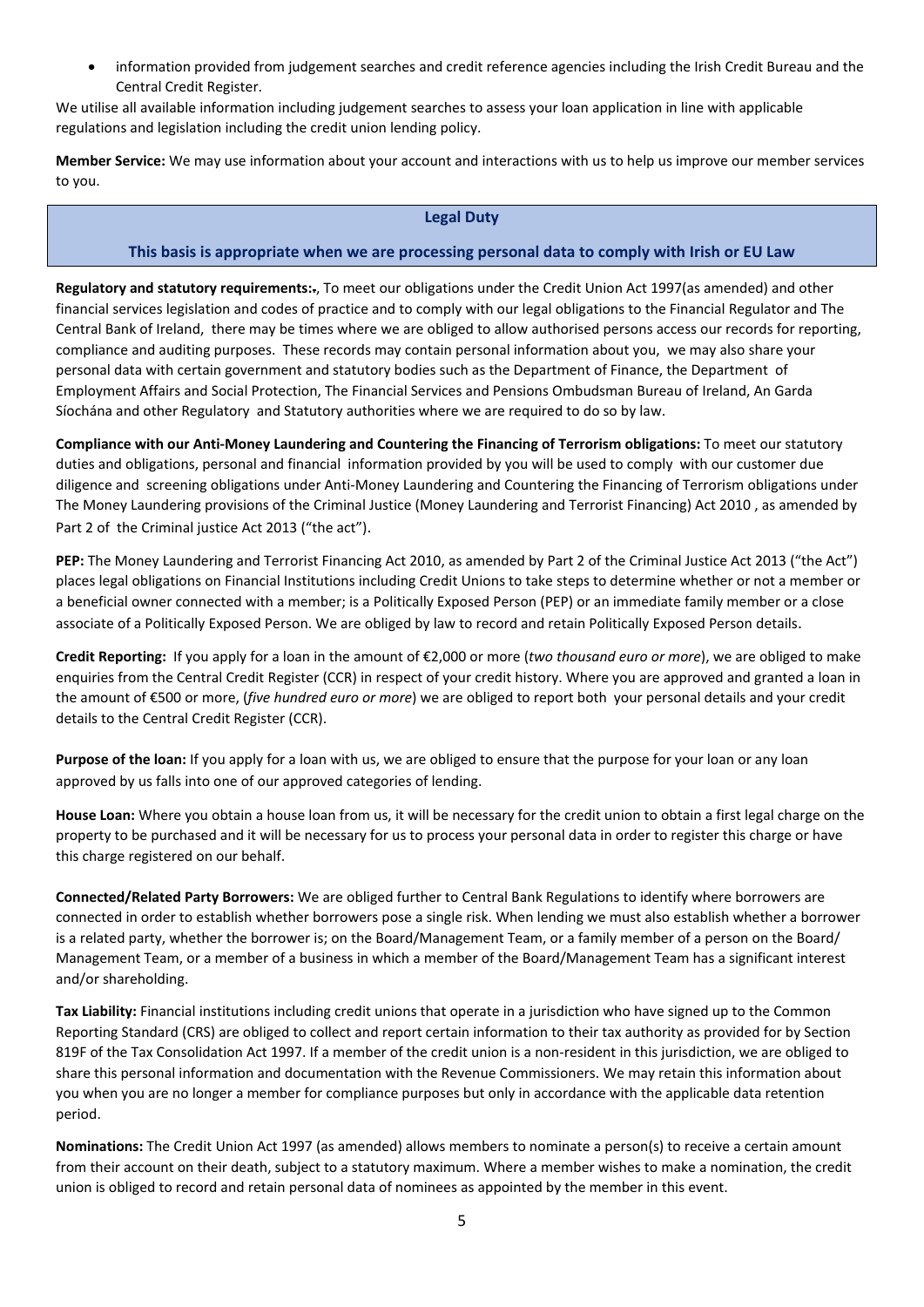**Audit:** To comply with our legislative and regulatory duties and obligations, we must maintain audited financial accounts. For auditing and accounting purposes, we must allow the appointed internal and external auditors to see our records, some of which may contain your personal information.

#### **Legitimate Interest**

**A legitimate interest may include a business or commercial reason to use your information. Where we rely on this provision, we must tell you what our legitimate interests are, however they must never override your interests or your fundamental rights and freedoms.**

#### **Credit Assessment and Credit Reference Agencies:**

When assessing your application for a loan, as well as the information referred to above in credit assessment, the credit union also utilises credit data from credit referencing agencies such as the Irish Credit Bureau and the Central Credit Registrar.

**Our legitimate interest**: The credit union, for its own benefit and therefore the benefit of its members, must lend responsibly and will use your credit scoring information in order to determine your suitability for the loan applied for. When using the service of a credit referencing agency, we will pass them your personal details and details of your credit performance. We must assist in the prevention of fraud and comply with our legal obligations including our obligations under the Irish League of Credit Unions.

The Irish Credit Bureau(ICB) are using Legitimate Interests [\(GDPR Article 6 \(f\)\)](https://scanmail.trustwave.com/?c=6600&d=x6y82twc0kKW5mgMlAlb4526oLiq--5jUgMCHmTQUw&s=58&u=https%3a%2f%2fgdpr-info%2eeu%2fart-6-gdpr%2f) as the legal basis for processing your personal and credit information. These Legitimate Interests are promoting greater financial stability by supporting a full and accurate assessment of loan application(s), aiding in the avoidance of over-indebtedness, assisting in lowering the cost of credit, complying with and supporting compliance with legal and regulatory requirements, enabling more consistent, faster decision-making in the provision of credit and assisting in fraud prevention.

Please review the ICB Fair Processing Notice which is available at [http://www.icb.ie/pdf/Fair Processing Notice.pdf.](http://scanmail.trustwave.com/?c=6600&d=x6y82twc0kKW5mgMlAlb4526oLiq--5jUgAMFWXQWg&s=58&u=http%3a%2f%2fwww%2eicb%2eie%2fpdf%2fFair%20Processing%20Notice%2epdf) It documents who they are, what they do, details of their Data Protection Officer, how they get the data, why they take it, what personal data they hold, what they do with it, how long they retain it, who they share it with and what entitles them to process the data (legitimate interests), what happens if your data is inaccurate and your rights i.e., right to information, right of access, right to complain, right to object, right to restrict, right to request erasure and right to request correction of your personal data.

**Debt Collection:** Where you breach your loan agreement we may use or avail of the services of a solicitor(s), debt collection agency, or other approved third-party service providers for the purpose of recovering the outstanding debt. We will pass them details of the loan in order that they make contact with you and the details of the indebtedness in order that they recover the outstanding sums.

**Our legitimate interest:** The credit union will take appropriate steps to protect the assets and equity of the credit union and its members. We will ensure that outstanding debts are recovered to maintain financial and organisational stability and to provide the credit union with an effective and consistent debt recovery remedy.

**Judgements Searches:** We carry out searches for judgements and credit checks to assess your credit worthiness and to assist our decision making when assessing loan applications.

**Our legitimate interest:** To ensure that the credit union for its own benefit and therefore the benefit of its members engage in responsible and prudent lending practices. To facilitate a case by case approach to our lending and to provide a complete financial position to facilitate proper evaluation of your ability to repay the loan.

**CCTV:** We have CCTV footage installed on the premises with clearly marked signage for the purpose of organisational and public security and safety.

**Our legitimate interest:** To secure and monitor our property and offices to protect our staff, volunteers, members & visitors. To assist in the prosecution of offenders, for the purpose of crime/fraud prevention and detection, to identify accidents and incidents and to assist in the resolution of disputes in relation to over the counter financial transactions.

**Email**: We use email to send, transmit and receive general information, personal information, financial information, special category data or sensitive category personal data.

**Our Legitimate Interest:** To provide the credit union and our members with a safe, secure, reliable and effective transmission and communication facility for general, personal, financial, sensitive and special category data.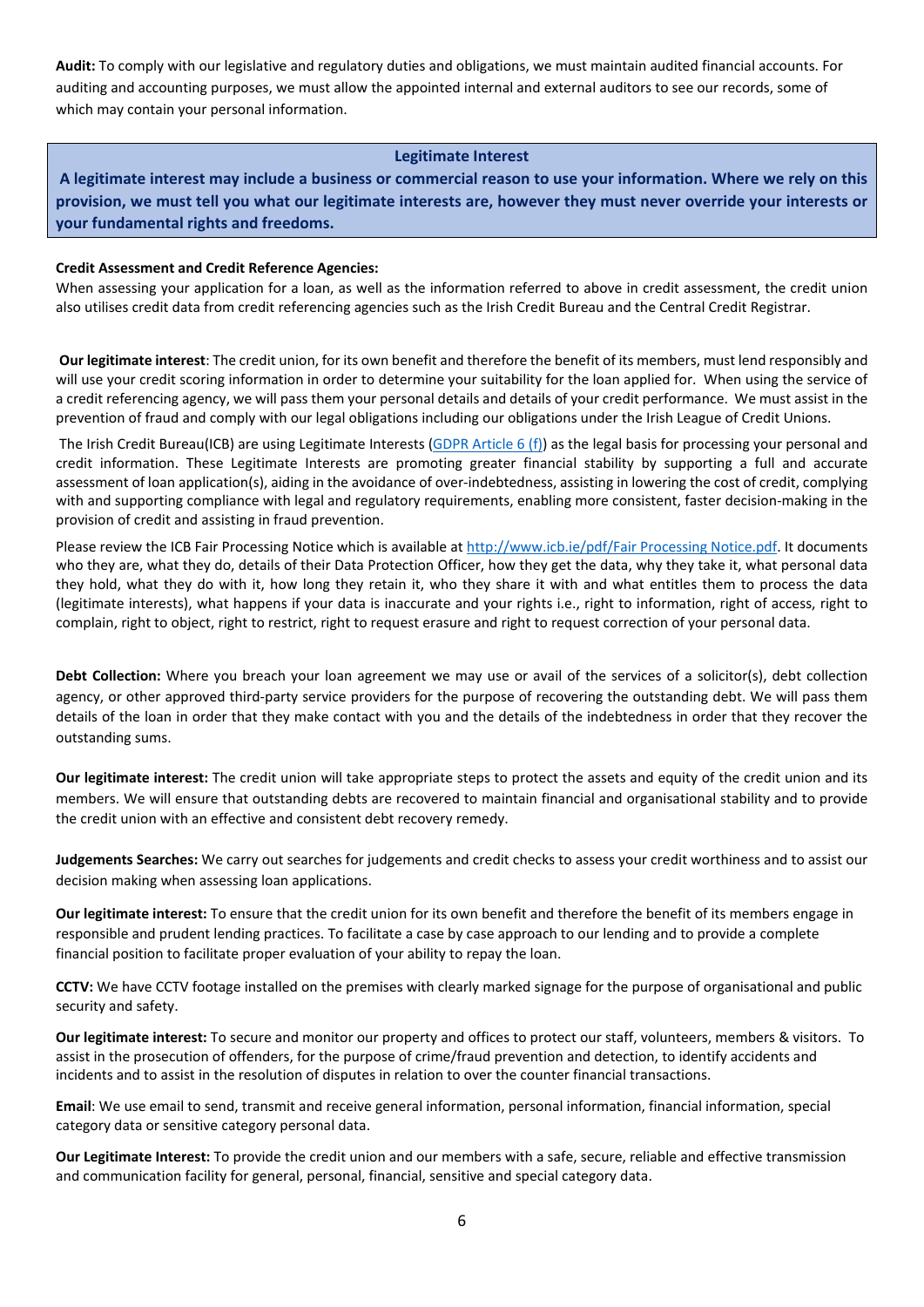**Voice messages and call recordings**: we provide a telephone answering service when our offices are closed or when all our telephone operator lines are busy. We may record incoming and outgoing calls for training and quality purposes

**Our legitimate Interest**: To ensure a good quality of service, to assist in training, to ensure that correct instructions were given or taken due to the nature of our business and to quickly and accurately resolve any disputes.

**Winners Details:** Where you are a winner in our car draw, we publish your details which may include a photograph of the winner's presentation on our website, Facebook page, credit union newsletter and other media outlets.

**Our legitimate Interest:** To inform our members of the winning results, to ensure the draw results are open and transparent. To ensure the continuing integrity of the members car draw by making public the winning results.

#### **Consent**

**We will rely on this legal basis where you have consented to us processing your personal data, we will stop processing your personal data once you inform us that you are withdrawing your consent.**

**Marketing, Market Research & Notifications:** To help us improve and measure the quality of our products and services for our members we undertake market research. This may include using the Irish League of Credit Unions and/or specialist market research companies. In addition, we may wish to contact our members and inform them of new products, further services, loans or promotional notices that may be of interest. You will be afforded the opportunity to decide on whether to participate or not and on your marketing preferences when completing an application for a mortgage or loan with the credit union. Under the General Data Protection Regulation (GDPR) we must have your consent to contact you or send you marketing material or promotional notices. Should you wish to receive such notifications you will be required to complete the "Consent to Marketing" form available at our offices, we will stop processing your personal data once you inform us that you wish to withdraw your consent to marketing.

**Art Competition:** This credit union is involved in the Art competition in liaison with the ILCU. Upon entry you will be given further information and asked for your consent to the processing of personal data. Your information is processed only where you have given consent. Where the person providing consent is below 18, then we ask that the parent/legal guardian provide the appropriate consent. A separate privacy notice is included in all Art Competition entry forms.

**Schools Quiz:** This credit union is involved in the Schools Quiz in liaison with the ILCU. The Schools Quiz is open to entrants aged 4 to 13. Upon entry parent/legal guardians will be given further information and asked for their consent to the processing of their child's personal data. This information is processed only where consent has been given. A separate privacy notice is included in all School Quiz entry forms.

#### **Personal Data Retention**

We must retain certain personal data to facilitate administrative functions, to facilitate and maintain proper records and to comply with our legal duties and obligations. We only retain personal data for the minimum time necessary to facilitate the purpose for which the data was obtained and to comply with our legal and contractual obligations. We retain members personal data for seven years from date of end of relationship. We retain loan application data including guarantor's data for seven years from date of discharge, final repayment or end of relationship. We retain CCTV footage for one month and our voice messages are deleted when the message has been received and or addressed. We retain our recorded phone calls for six months. Provisions of Anti-Money Laundering legislation require that certain documents must be retained for a minimum period of five years and we are obliged to retain tax residency information (CRS) for a period of seven years. Where no retention periods are provided for by law, we adopt a policy of minimum data retention (we will only keep your personal data for the minimum time necessary). Credit agreements are contracts and as such the credit union retains them for 7 years from date of expiration or breach, and 12 years where the document is under seal. Loan applications form part of your credit agreement and as such we retain them for 7 years. When the relevant data retention period has expired, unless exceptional circumstances exist to justify extending the retention period (such as a legal requirement), your personal data will be permanently deleted, destroyed and /or anonymised in accordance with our Data Retention policy.

#### **1. Sharing Your Personal Data:**

Where you have given your explicit consent and authorisation, we may share your personal data with your authorised personal representative(s) for the purpose of administering your account(s). We may share your personal data with national regulatory and law enforcement authorities but only where we have a legal obligation to do so.

#### **2. Sharing Personal Data of Others:**

Where you disclose personal data/personal information about another person for the purpose of facilitating your application for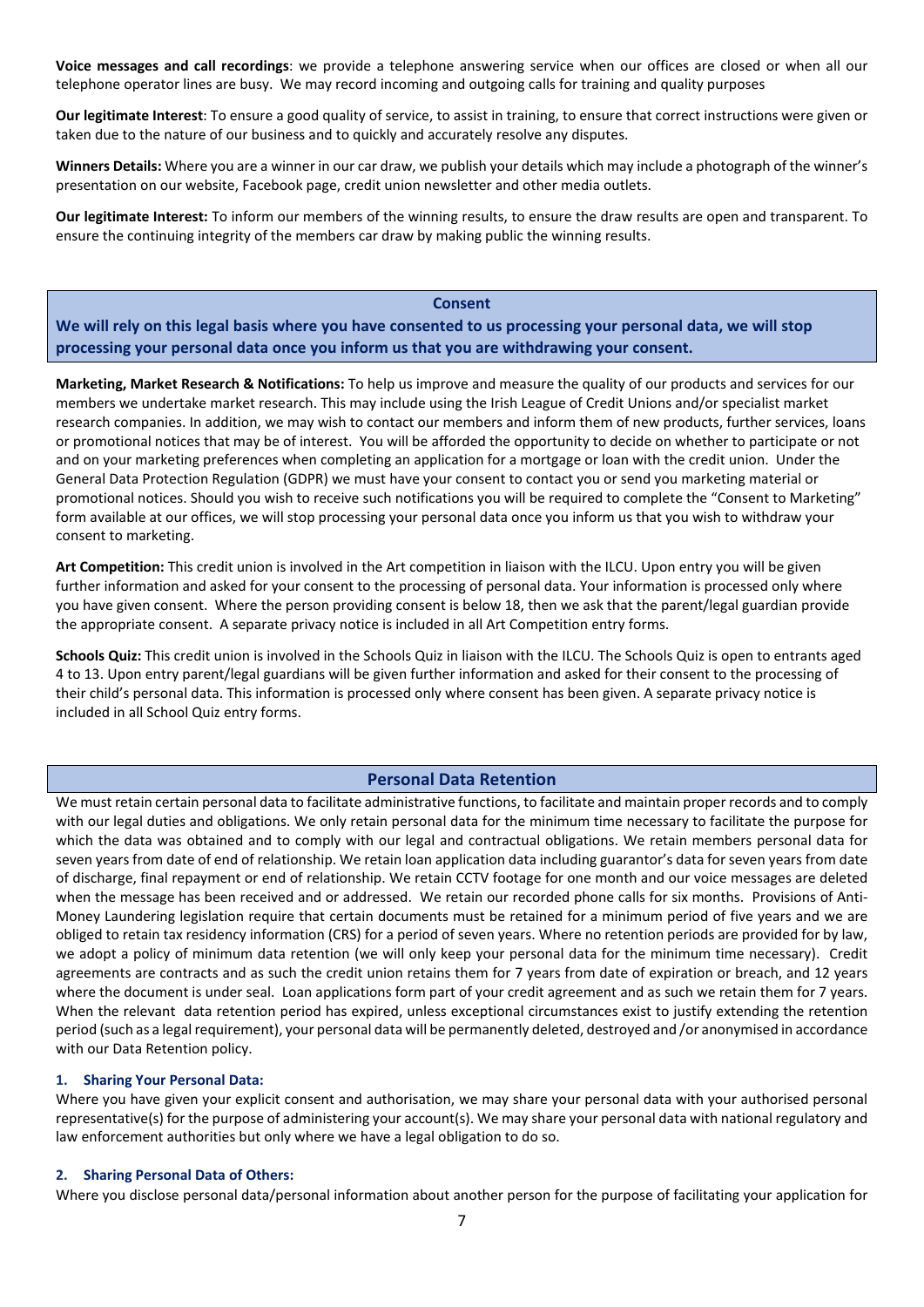membership and or to administer your account(s), please ensure that you have obtained their consent to share their personal data with Ballinasloe Credit Union (Our Lady of Lourdes) Limited.

#### **3. How secure is my information with third party service providers?**

We may require third party service providers to process your personal data on our behalf for operational functions and support services. All our third-party service providers are required to take appropriate security measures to protect your personal data in line with our policies. We do not allow our third-party service providers to use your personal data for their own purposes unless they are deemed to be controllers in their own right<sup>[1](#page-7-0)</sup>. We only permit them to process your personal data for specified purposes and in accordance with our instructions. Usually, information will be anonymised but this may not always be possible. The recipient of the information must operate strictly in accordance with all legal duties and with respect for the security of your personal data at all times.

#### **4. Data transmission to third countries:**

We may transfer the personal data we collect about you to Australia to perform our contract with you. However, to ensure that your personal data does receive an adequate level of protection, to ensure that your personal data is treated by those third parties in a way that is consistent with and which respects the EU and UK laws on data protection, any transfer shall be made in accordance with EU approved model clauses (controller to processor).

#### **5. Profiling:**

At times we may use technology systems to assist us in decision making based on the personal data we have (or are allowed to collect from others) about you. We may use such systems for the purpose of assessing loan applications and to comply with our legal duties and obligations including anti-money laundering and compliance legislation.

#### **6. Third Parties**

The credit union utilises a third-party Outsourced Service Provider 'Link ASI Limited' who carry on the business of, inter alia, servicing, administering and managing mortgage loans secured on residential properties in Ireland. This business will support the credit union in the processing, fulfilment and special servicing (arrears management) of residential mortgages based on a standardised consistent and reliable methodology and is therefore of ultimate benefit to its member.

The credit union utilises a third-party valuation management solutions company 'VMS' who provide, inter alia, valuation management services on residential properties in Ireland. This service will ensure that valuations are carried out by professional valuers and that the valuations follow mandatory valuation standards and is therefore of ultimate benefit to its members

The credit union may utilise a third-party storage solution company to ensure safe, secure storage of Title Deeds and security documents and is therefore of ultimate benefit to its members.

The credit union provides your information to insurance companies for the purpose of insuring the loan.

#### **7. Joint Loan Accounts/Group Loan Accounts:**

Where you hold, open or operate a joint account and or a group loan account, it may result in your personal data being shared with the other joint loan account holder or group loan account holders. Where a joint loan account holder or group loan account holder, where permitted, explicitly authorise a third party to administer the loan account on their behalf, it may cause your personal data to be shared with that third party.

#### **8. Change of purpose:**

<u>.</u>

We will only use your data for the purpose for which it was provided to us and in ways compatible with that purpose. If we need to use your personal data for a different purpose, we will contact you and seek your consent. Where we are permitted to change the purpose for processing your personal data, we will immediately notify you and explain the legal basis which allows us to change the purpose of such processing. You agree to notify your credit union without delay in the event of any change in your personal circumstances, to enable your credit union to comply with its obligations to keep information up to date.

#### **9. If you fail to provide personal data:**

If you fail to provide or facilitate us with relevant personal information when requested, it may not be possible for us to process your application for membership or the membership of a minor. We may not be able to perform the contract we entered into with you or agreed to enter into with you. It may not be possible to administer your account(s), we may be prevented from complying with our legal obligations or we may be obliged by law to cease providing our services to you.

#### **10. Our use and sharing of your information:**

<span id="page-7-0"></span> $1$  As a data controller, the organisations will be required to have provided you with a separate privacy notice setting out what it does with its data.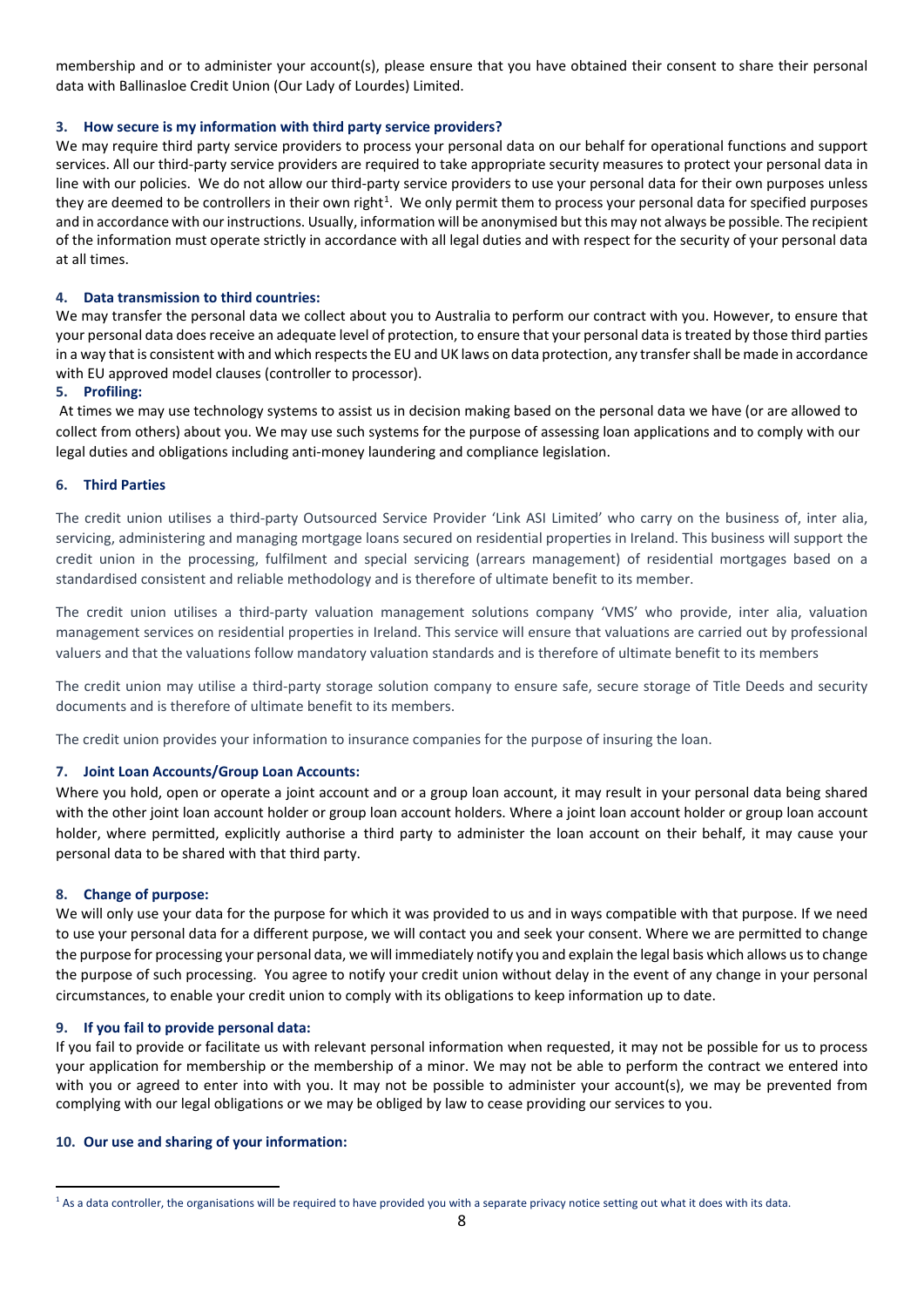In order to comply with the provisions of the General Data Protection (GDPR) we must have a legal basis for processing your personal data. There may be times where the legal basis we rely on will overlap and there may be several legal bases which justify our processing of your personal data.

## **Processing your information outside of the EEA**

Some of third parties we share your data with may reside outside the European Economic Area (which currently comprises the Member states of the European Union plus Norway, Iceland and Liechtenstein). If we do this, your information will be treated to the same standards adopted in Ireland and include the following data protection transfer mechanisms:

- Model Clauses (also known as Standard Contractual Clauses) are standard clauses in our contracts with our service providers to ensure that any personal data leaving the EEA will be transferred in compliance with EU data-protection law. Copies of our current Model Clauses are available on request.
- Transfers to countries outside the EEA which have an adequate level of protection as approved by the European Commission (such as the United Kingdom).
- Transfers permitted in specific situations where a derogation applies as set out in Article 49 of the GDPR. For example, where it is necessary to transfer information to a non-EEA country to perform our contract with you.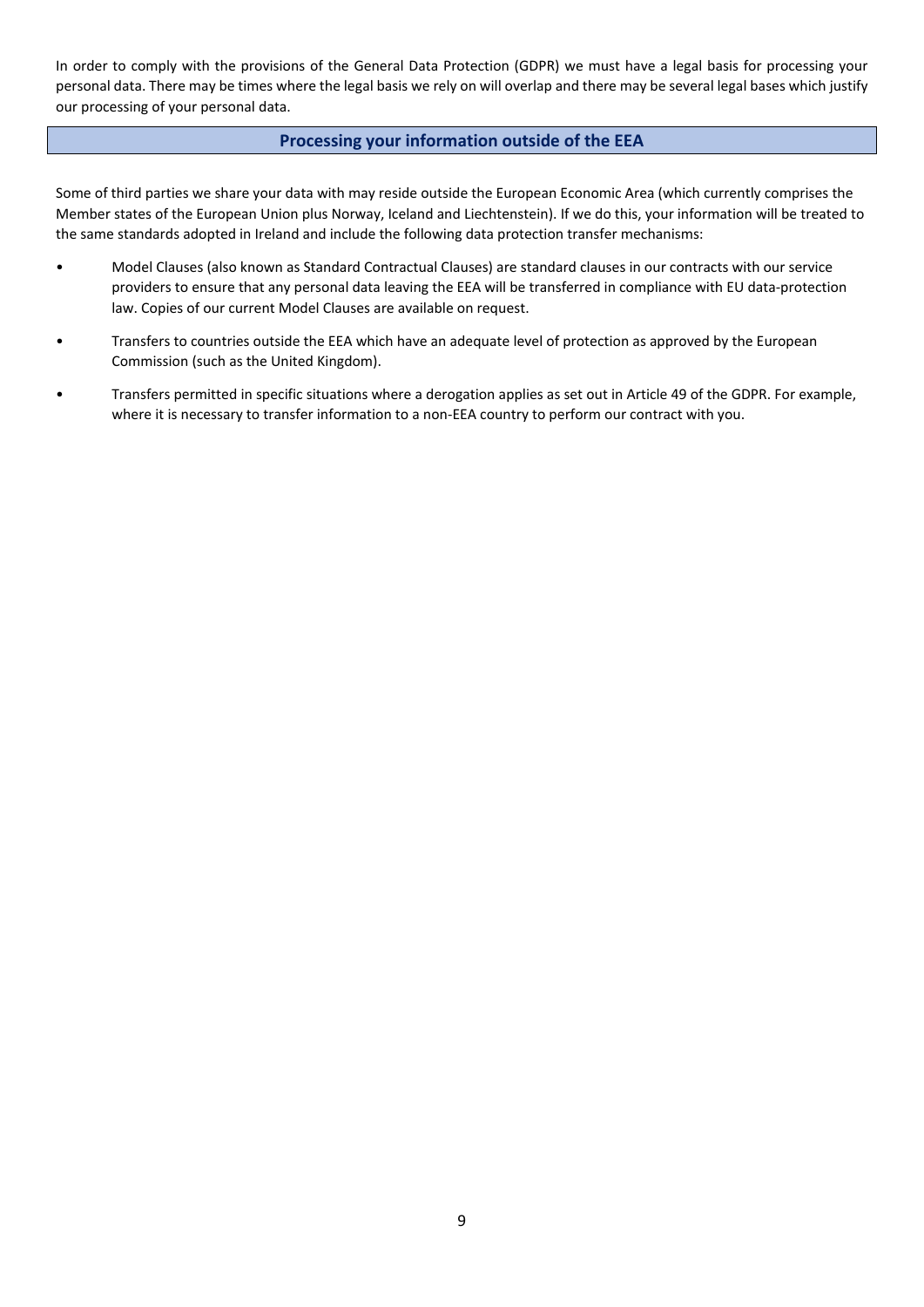## **Your rights in connection with your personal data**

**You have the right to find out**. whether we hold any of your personal data and if we do, to request access to that data. You are entitled to request further information about the processing of your personal data including the following; The right to know who we are, our address, our contact details and the contact details of our Data Protection Practitioner and the purpose for processing your personal data.



**Informed:** You have the right to be informed if you are obliged to provide your personal data due to a legal or contractual requirement and the consequences for failing to provide your personal data. You have the right to know the recipients or categories of recipients of your personal data. Where we intend to further process your personal data or process your personal data for an additional purpose you have the right to be informed of the purpose(s) of the further processing.



**Request Rectification** You have the right to request rectification or correction of personal data that we hold about you. This enables you to have any incomplete or inaccurate information we hold about you rectified.



**You Have the right to know the legal basis** that we rely on for processing your personal data. There are Six legal bases that we may rely on to process your personal data; Consent, Contract, Legal Obligation, Legitimate Interest, Protection of Vital Interest, Performance of a Public Task. Where we rely on legitimate interest as our legal basis for processing your data, you have the right to know what the legitimate interests are.



**You have the right to request erasure** of your personal information. This enables you to ask us to delete or remove personal data where there is no good reason for us continuing to process it. You also have the right to ask us to delete or remove your personal data where you have exercised your right to object to processing (see below).

**Object to processing** of your personal data where we are relying on a legitimate interest (or those of a third party) and there is something about your particular situation which makes you want to object to processing on this ground, you must give a specific reason why you are objecting based on your particular situation. You have the right to object to the processing of your personal data for direct marketing purposes at any time.



**Request restriction** of processing of your personal data. You can ask us to suspend processing personal data about you, in certain circumstances.



**Automated decisions**; You have the right to know if we use automated decision-making systems including profiling. Where we use such systems, you have the right to information about how such decisions are made, including the consequences of such processing for you.



**Data Portability**: You have the right to request that we:( A) provide you with a copy of any relevant personal data in a reusable format; or(B) request that we transfer your relevant personal data to another controller *(where it's technically feasible to do so).* 'Relevant personal data is personal data that: You have provided to us or which is generated by your use of our service. Which is processed by automated means and where the basis that we process it is on your consent or on a contract that you have entered into with us.